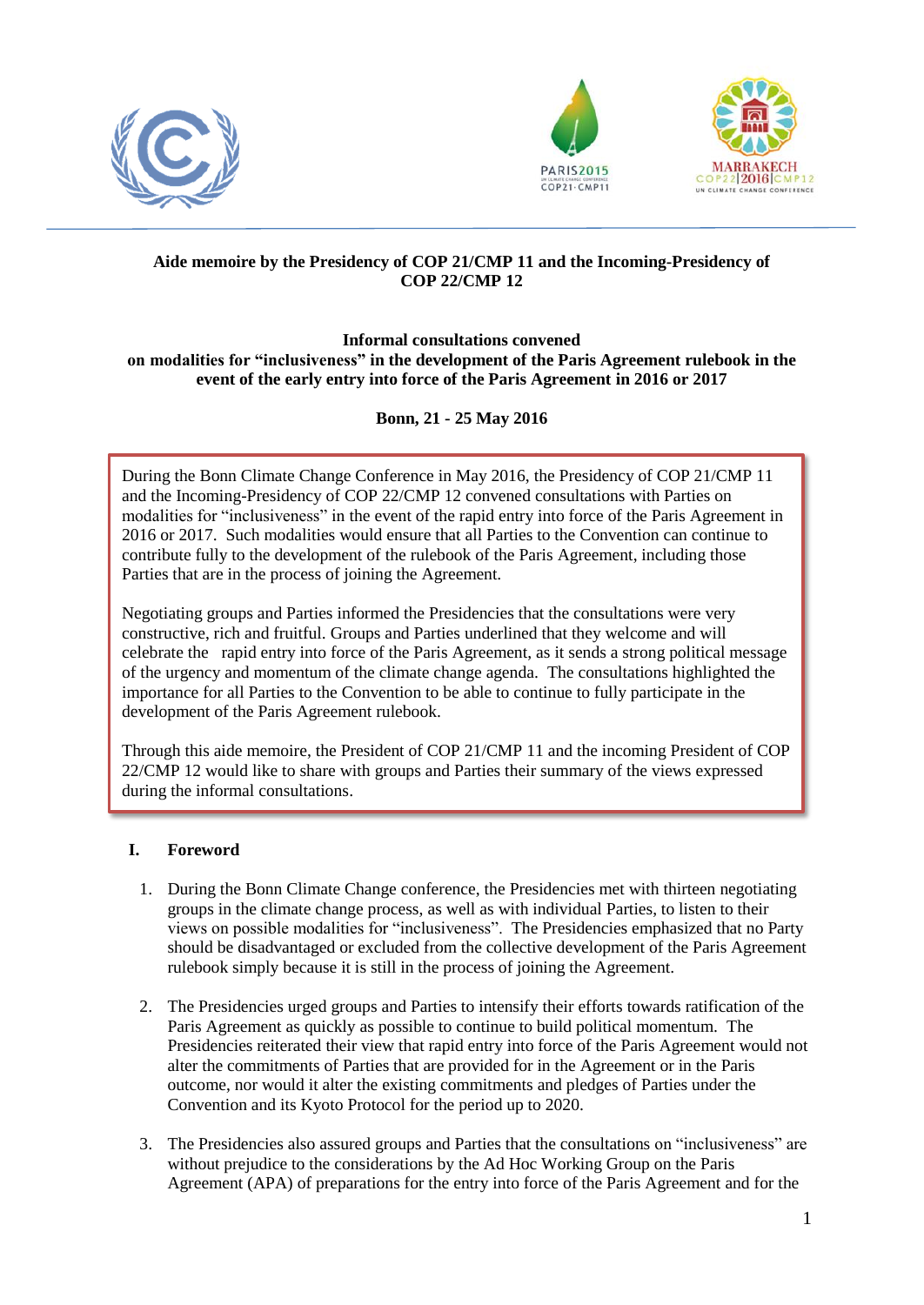





convening of the first session of the Conference of the Parties serving as the meeting of the Parties to the Paris Agreement (CMA 1), and that they will consult with the APA Co-Chairs to ensure coherence and consistency.

- 4. At the stocktaking event convened during the Bonn Climate Change Conference by the Presidencies on Thursday, 26 May 2016, the Presidencies provided an update to Parties on the outcome of the consultations and informed that a summary of the consultations would be made available on the UNFCCC website. An update was also provided to Parties during the closing plenary of the first part of the first session of the APA on Thursday, 26 May 2016.
- 5. The Presidencies further informed Parties that they will continue to listen to and engage with groups and Parties during the coming months to address the opportunity of rapid entry into force of the Paris Agreement in the best possible way, towards a successful outcome of the Marrakech Conference.

#### **II. Key points raised by negotiating groups and Parties during the consultations**

- 1. Groups and Parties underlined that the rapid entry into force of the Paris Agreement is welcome and will be celebrated, as it sends a strong political message of the urgency and importance of the climate change agenda.
- 2. Groups and Parties informed that the ratification processes are underway and are accelerating in their respective countries. It was recommended that the Presidencies should urge and encourage all Parties to ratify the Agreement as early as possible.
- 3. Groups and Parties emphasized that work on the pre-2020 action is equally important and remains a high priority. It was also noted that the Paris Agreement is one aspect of the operationalization of the decisions taken at COP 17 in Durban and that the other decisions should also be implemented. The importance of ratifying the Doha Amendment as soon as possible was also underlined.
- 4. Groups and Parties noted that it is essential that all Parties to the Convention can continue to actively participate in the development of the Paris Agreement rulebook, to secure the broadest possible support in the future. The broad-based nature of the Paris Agreement was highlighted. It was also noted that an "inclusiveness" approach was essential, as this would ensure a fair, transparent and inclusive process, with all Parties acting together as an international community and with no Party left behind.
- 5. Groups and Parties highlighted the importance of striking the right balance on modalities for "inclusiveness". It was also noted that while "inclusiveness" is crucial, it should not risk becoming a disincentive for countries, or slowing momentum. The modalities should ensure that all Parties to the Convention can continue to engage, participate and be represented in the development of the Paris Agreement rulebook, and that Parties in the process of joining the Agreement should not be disadvantaged.
- 6. Groups and Parties suggested the need for a clear timeframe for the transition (such as one or two years). It was also noted that much of the Paris Agreement rulebook should be completed by 2018 in accordance with the schedule envisaged in the Paris outcome. It was further noted